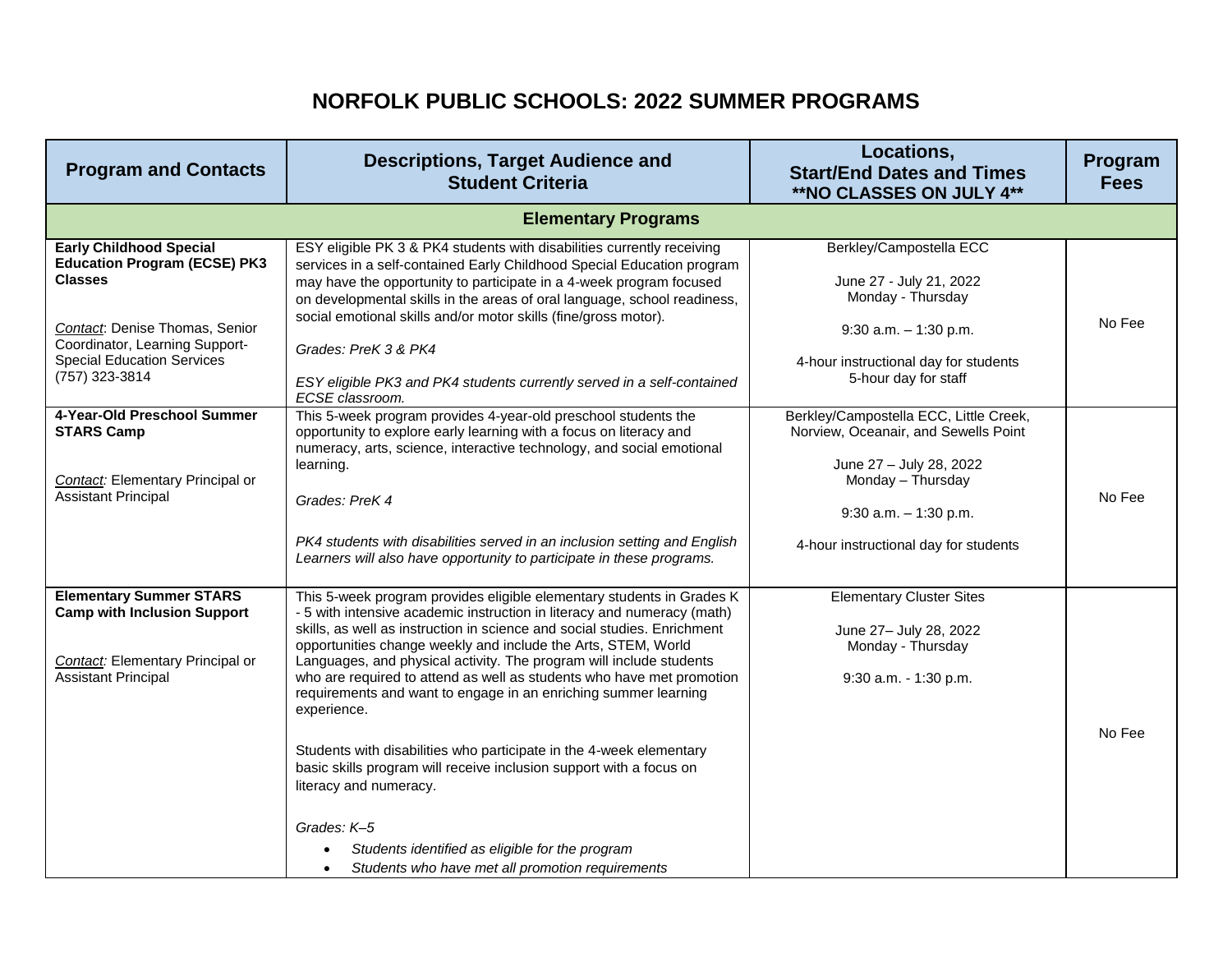| <b>Program and Contacts</b>                                                                                                                                                         | <b>Descriptions, Target Audience and</b><br><b>Student Criteria</b>                                                                                                                                                                                                                                                                                                                                                                                                                                                                                                                                                  | Locations,<br><b>Start/End Dates and Times</b><br>**NO CLASSES ON JULY 4**                                                                                                                                                          | Program<br><b>Fees</b> |
|-------------------------------------------------------------------------------------------------------------------------------------------------------------------------------------|----------------------------------------------------------------------------------------------------------------------------------------------------------------------------------------------------------------------------------------------------------------------------------------------------------------------------------------------------------------------------------------------------------------------------------------------------------------------------------------------------------------------------------------------------------------------------------------------------------------------|-------------------------------------------------------------------------------------------------------------------------------------------------------------------------------------------------------------------------------------|------------------------|
|                                                                                                                                                                                     | Inclusion students with disabilities<br>$\bullet$<br>Inclusion English Learners at level 3 or higher<br>$\bullet$                                                                                                                                                                                                                                                                                                                                                                                                                                                                                                    |                                                                                                                                                                                                                                     |                        |
| Welcome to SCHOOL - a program<br>for rising ESL Kindergarteners and<br>their parents.<br>Contact: Meredith Hobson, Senior<br>Coordinator, Foreign<br>Language/ESL<br>(757) 852-4630 | Rising Kindergarteners who have a home language other than English,<br>and who are newly arrived in the US, will participate in this 2-3-week<br>program which will focus on school readiness and academic language.<br>Other areas of focus:<br>A strong parent engagement component<br>$\bullet$<br>Sharing of school and community resources<br>$\bullet$<br>Phonemic awareness and number sense<br>$\bullet$<br>The language of "school"<br>$\bullet$<br>Grades: K-5                                                                                                                                             | <b>Willard Model School</b><br>June 27- July 28, 2022<br>Monday - Thursday<br>9:30 a.m. - 1:30 p.m.                                                                                                                                 | No fee                 |
| <b>Behavior &amp; Social Skills Support</b><br><b>Summer Program</b><br>Contact:<br>Amy Yashaev, Senior Coordinator,<br>Learning Support - Special<br>Education<br>(757) 374-3616   | ESY eligible elementary students with disabilities traditionally served in<br>a self-contained emotional disability classroom will have an opportunity<br>to participate in a 4-week program focused on behavior support and<br>social emotional skills. Students will also engage in literacy and<br>numeracy intervention.<br>Grades: K-5<br>ESY eligible elementary students with disabilities traditionally served in<br>a self-contained emotional disability classroom.                                                                                                                                        | Crossroads<br>June 27- July 28, 2022<br>Monday - Thursday<br>9:30 a.m. - 1:30 p.m.                                                                                                                                                  | No Fee                 |
|                                                                                                                                                                                     | <b>Middle School Programs</b>                                                                                                                                                                                                                                                                                                                                                                                                                                                                                                                                                                                        |                                                                                                                                                                                                                                     |                        |
| <b>Middle School Summer STARS</b><br><b>Camp with Inclusion Support</b><br>Contact: Middle School Principal or<br><b>Assistant Principal</b>                                        | This 4-week, 2-session program is designed to provide eligible middle<br>school students (6-8) with intensive instruction in the four core content<br>areas. Priority is offered to any student who has failed no more than<br>two academic courses. Innovation activities will be included in the<br>course content.<br>Students with disabilities who participate in the 4-week, 2-session<br>middle school basic skills program will receive inclusion support with a<br>focus on grade recovery.<br>Grades: 6-8<br>Middle School students who have failed one or two courses that are<br>required for promotion. | Blair (serving Blair and Norview Middle)<br>Azalea Gardens (serving Azalea Gardens and<br>Northside)<br>Monday-Thursday<br>Session 1:<br>June 27 - July 12, 2022<br>Session 2:<br>July 13 - July 27, 2022<br>8:30 a.m. - 12:30 p.m. | No Fee                 |
|                                                                                                                                                                                     |                                                                                                                                                                                                                                                                                                                                                                                                                                                                                                                                                                                                                      |                                                                                                                                                                                                                                     |                        |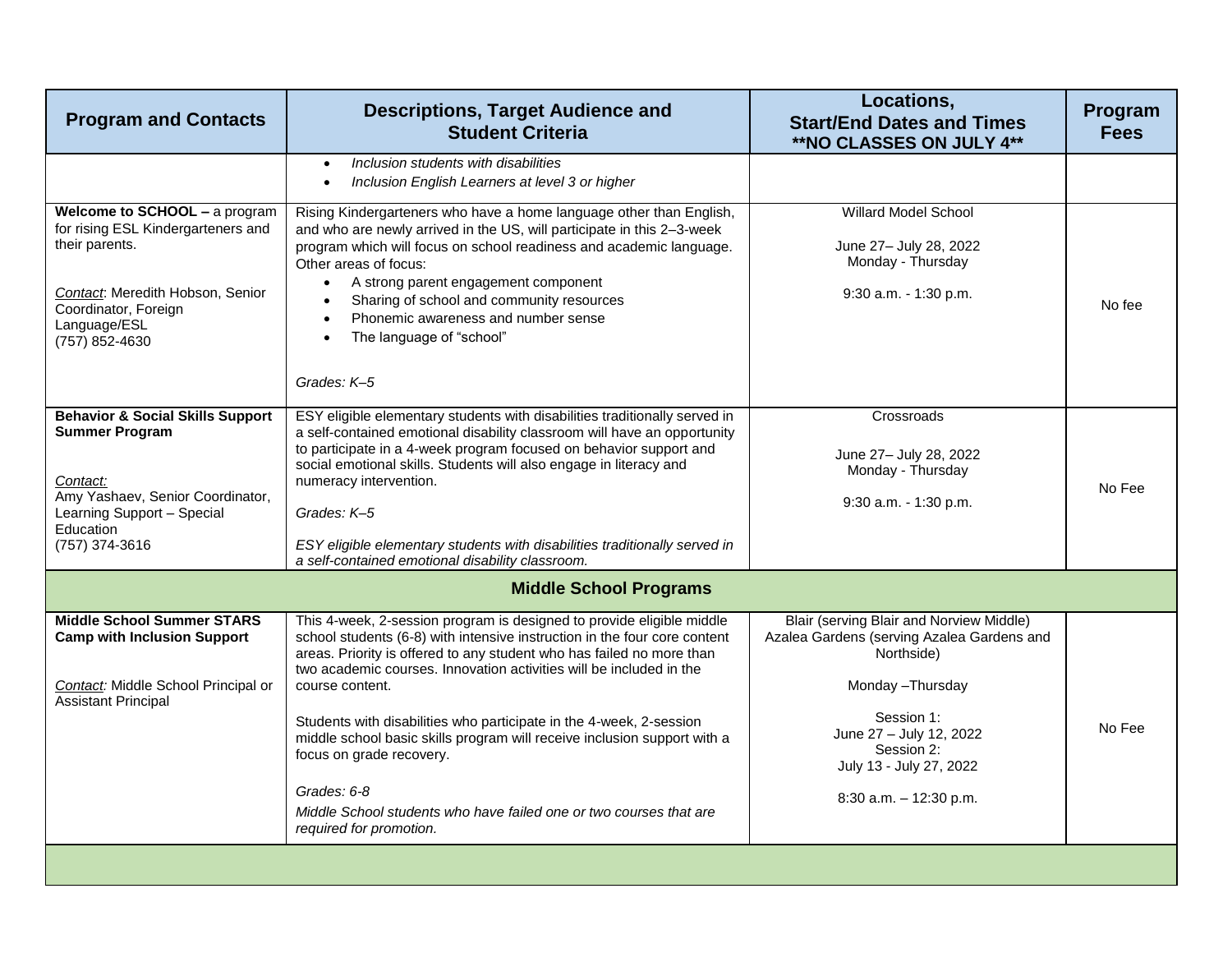| <b>Program and Contacts</b>                                                                                                                                                               | <b>Descriptions, Target Audience and</b><br><b>Student Criteria</b>                                                                                                                                                                                                                                                                                                                                                                                                                                                                                                                                                                                                                                                                                                                                                                                                                                                                                                                                                                                                                                                                                                                                                                                                                                                                                                                                                                                                                        | Locations,<br><b>Start/End Dates and Times</b><br>**NO CLASSES ON JULY 4**                                                                                                                                                                                                                                                                                                                                                                                                                                                                                                                                                                                                                                                                                                         | Program<br><b>Fees</b> |
|-------------------------------------------------------------------------------------------------------------------------------------------------------------------------------------------|--------------------------------------------------------------------------------------------------------------------------------------------------------------------------------------------------------------------------------------------------------------------------------------------------------------------------------------------------------------------------------------------------------------------------------------------------------------------------------------------------------------------------------------------------------------------------------------------------------------------------------------------------------------------------------------------------------------------------------------------------------------------------------------------------------------------------------------------------------------------------------------------------------------------------------------------------------------------------------------------------------------------------------------------------------------------------------------------------------------------------------------------------------------------------------------------------------------------------------------------------------------------------------------------------------------------------------------------------------------------------------------------------------------------------------------------------------------------------------------------|------------------------------------------------------------------------------------------------------------------------------------------------------------------------------------------------------------------------------------------------------------------------------------------------------------------------------------------------------------------------------------------------------------------------------------------------------------------------------------------------------------------------------------------------------------------------------------------------------------------------------------------------------------------------------------------------------------------------------------------------------------------------------------|------------------------|
|                                                                                                                                                                                           | <b>High School Programs</b>                                                                                                                                                                                                                                                                                                                                                                                                                                                                                                                                                                                                                                                                                                                                                                                                                                                                                                                                                                                                                                                                                                                                                                                                                                                                                                                                                                                                                                                                |                                                                                                                                                                                                                                                                                                                                                                                                                                                                                                                                                                                                                                                                                                                                                                                    |                        |
| <b>High School Summer School</b><br><b>Program &amp; Inclusion Support</b><br>Contact: High School Guidance<br>Counselor at student's home<br>school                                      | The 2021 High School Summer School Program is designed for<br>students who need to recover credit for failed course(s) or want to take<br>a course for initial credit.<br><b>GradPoint</b><br>Virtual courses for credit recovery and initial credit will be offered.<br>Requests to enroll in GradPoint for initial credit courses (Seniors only)<br>must be approved by the executive director. All GradPoint courses will<br>be virtual.<br>Hybrid-In Person Course Revisits for Credit<br>All Course Revisits for Credit will be in-person on a hybrid model.<br>School counselors must approve registration for these courses.<br>Students must be present in the classroom and online with cameras on<br>to be counted present.<br>Hybrid-In Person-Asynchronous Initial Credit Course<br>Initial credit courses will also be offered in-person on a hybrid model.<br>Students must have prior approval from school counselors to enroll in<br>initial credit courses. In-person attendance and synchronous<br>attendance are required. Students must be present in the classroom<br>and online with cameras on to be counted present. In-person,<br>synchronous, and asynchronous assignments must be completed as<br>part of the curriculum coursework.<br>Students with disabilities who participate in the high school summer<br>program will receive inclusion support during their in-person<br>instructional days with a focus on credit/graduation recovery.<br>Grades: 9-12 | See school counselor for explanation of<br>platforms for program hours and expectations.<br>Lake Taylor High School (serving Lake Taylor<br>High, Booker T. Washington, and Maury)<br>Norview High (serving Norview High and<br>Granby High)<br>Register with school counselors before May 7.<br>Late Registration:<br>June $20 - 21$ , 2022<br>$3:00$ p.m. $-7:00$ p.m.<br><b>GradPoint</b><br><b>Virtual Initial Credit</b><br>(Seniors only)<br><b>Virtual Credit Recovery</b><br>June 27 - August 2, 2022<br>7:30 a.m. $-$ 12:00 p.m.<br>Hybrid In-Person Course Revisits for Credit<br>June 27 - August 2, 2022<br>7:30 a.m. $-$ 12:00 p.m.<br>Hybrid In-person Asynchronous Initial Credit<br>June 27 - August 2, 2022<br>7:30 a.m. - 3:30 p.m.<br>Graduation August 3, 2022 | No Fee                 |
| <b>Post-Graduate &amp; Career</b><br><b>Development Program</b><br>Contacts:<br>Ronald Richardson, Senior<br>Coordinator, Learning Support -<br>Special Education<br>(757) 374-5465<br>OR | The purpose of the Summer Transition Academy is to provide ESY<br>eligible current post-graduate and career development program (CDP)<br>students the opportunity to increase their independent living, career<br>readiness, and job development skills. Students will participate in<br>career assessments and explore a variety of career options. Students<br>will explore community agencies that support students with disabilities<br>and complete referrals. Instruction and activities will be given to<br>increase daily and independent skills.                                                                                                                                                                                                                                                                                                                                                                                                                                                                                                                                                                                                                                                                                                                                                                                                                                                                                                                                  | Norview High School<br>(Career readiness classes/<br>classroom-based instruction)<br>June 27 - August 2, 2022<br>Monday - Thursday<br>7:30 a.m. - 12:00 p.m.                                                                                                                                                                                                                                                                                                                                                                                                                                                                                                                                                                                                                       | No Fee                 |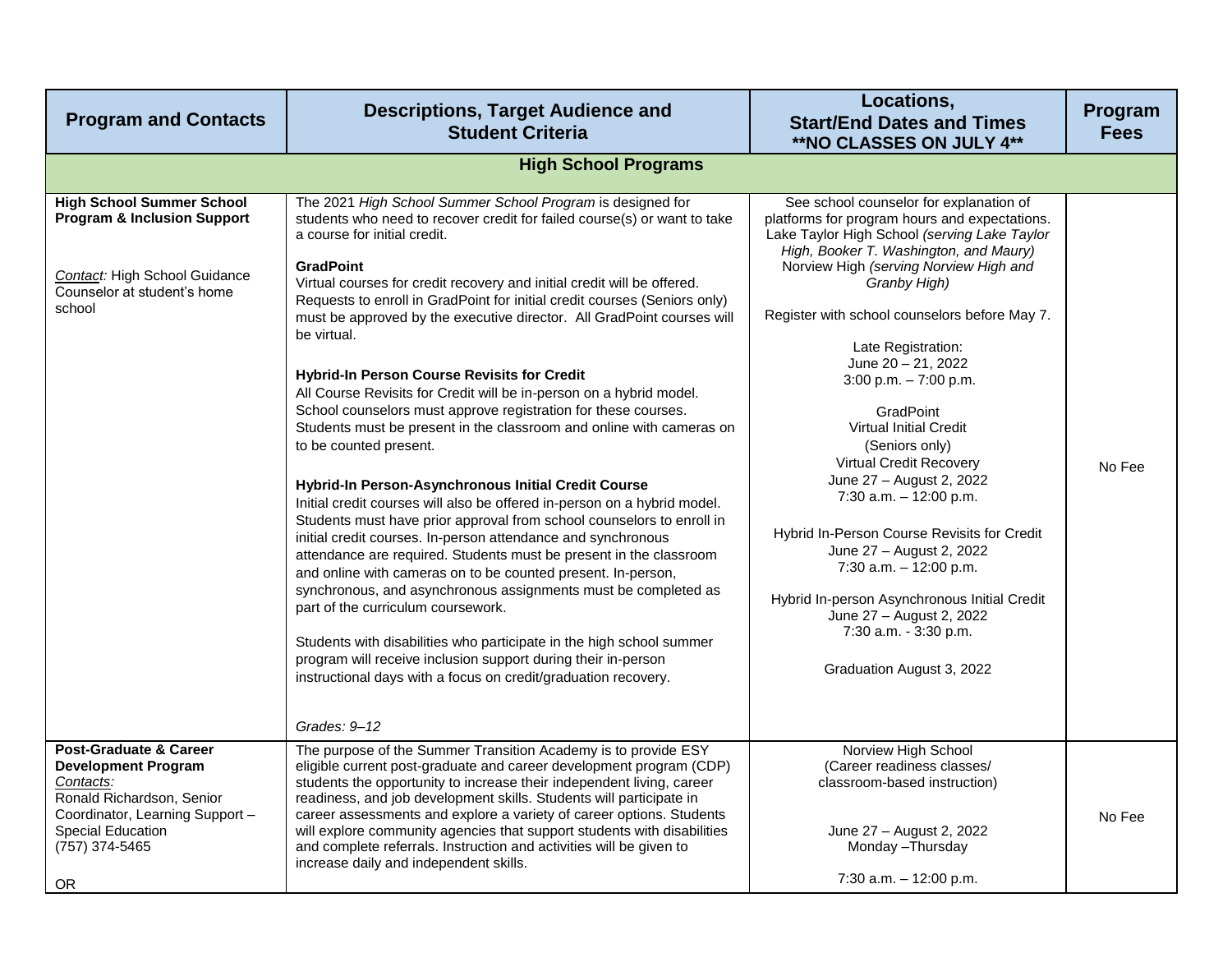| <b>Program and Contacts</b>                                                                                                                                                              | <b>Descriptions, Target Audience and</b><br><b>Student Criteria</b>                                                                                                                                                                                                                                                                                                                                                                                                                                                        | Locations,<br><b>Start/End Dates and Times</b><br>**NO CLASSES ON JULY 4**                                                                                                                                                                                                                                                                                                                                                                                                                        | Program<br><b>Fees</b> |
|------------------------------------------------------------------------------------------------------------------------------------------------------------------------------------------|----------------------------------------------------------------------------------------------------------------------------------------------------------------------------------------------------------------------------------------------------------------------------------------------------------------------------------------------------------------------------------------------------------------------------------------------------------------------------------------------------------------------------|---------------------------------------------------------------------------------------------------------------------------------------------------------------------------------------------------------------------------------------------------------------------------------------------------------------------------------------------------------------------------------------------------------------------------------------------------------------------------------------------------|------------------------|
| Sherry Moltamore-Mallory,<br>Teacher Specialist, CDP<br>(757) 274-2346                                                                                                                   | ESY eligible current post-graduate and career development program<br>(CDP) students with disabilities.                                                                                                                                                                                                                                                                                                                                                                                                                     |                                                                                                                                                                                                                                                                                                                                                                                                                                                                                                   |                        |
| District-Wide Program: Cross-<br><b>Categorical Summer Program</b><br>Contact:<br>Shannon Gould, Senior<br>Coordinator, Learning Support -<br><b>Special Education</b><br>(757) 282-8961 | Students with disabilities eligible for ESY services and traditionally<br>served in self-contained district-wide autism, ID, and MD classrooms<br>will have an opportunity to participate in a program focused on<br>oral/pragmatic language, core vocabulary, and functional<br>reading/math/social skills.<br>Grades: K-5 (elementary)<br>Grades: 6-8 (middle)<br>Grades: 9-12 (high)<br>ESY eligible students with disabilities traditionally served in self-<br>contained district-wide Autism, ID, and MD classrooms. | <b>Elementary Schools</b><br>Crossroads, Little Creek, Sewells Point, and<br>Norview ES,<br>June 27 - July 28, 2022<br>Monday - Thursday<br>$9:30$ a.m. $-1:30$ p.m.<br><b>Middle School</b><br>Crossroads<br>June 27 - July 28, 2022<br>Monday - Thursday<br>$9:30$ a.m. $-1:30$ p.m.<br><b>High School</b><br>Norview High<br>June 27 - August 2, 2022<br>Monday - Thursday<br>$7:30$ a.m. $-12:00$ p.m.<br>Student schedule/hours TBD based on program<br>level (elementary, middle, and high) | No Fee                 |
| <b>Summer Application Programs</b>                                                                                                                                                       |                                                                                                                                                                                                                                                                                                                                                                                                                                                                                                                            |                                                                                                                                                                                                                                                                                                                                                                                                                                                                                                   |                        |
| <b>Advanced Placement Summer</b><br>Academy<br>Contact:<br>Andrea Disney, Teacher Specialist,<br><b>Academic Rigor Services</b><br>(757) 852-4674 (Option #3)                            | This 2-week program is designed for any high school student taking an<br>Advanced Placement course in the fall. Participating students are<br>provided opportunities to learn the skill sets necessary for success in<br>Advanced Placement courses. Students can choose a different course<br>each week.                                                                                                                                                                                                                  | Academy for Discovery at Lakewood<br>July 11 - 22, 2022<br>Monday - Thursday<br>$9:30$ a.m. $-1:30$ p.m.                                                                                                                                                                                                                                                                                                                                                                                          | No Fee                 |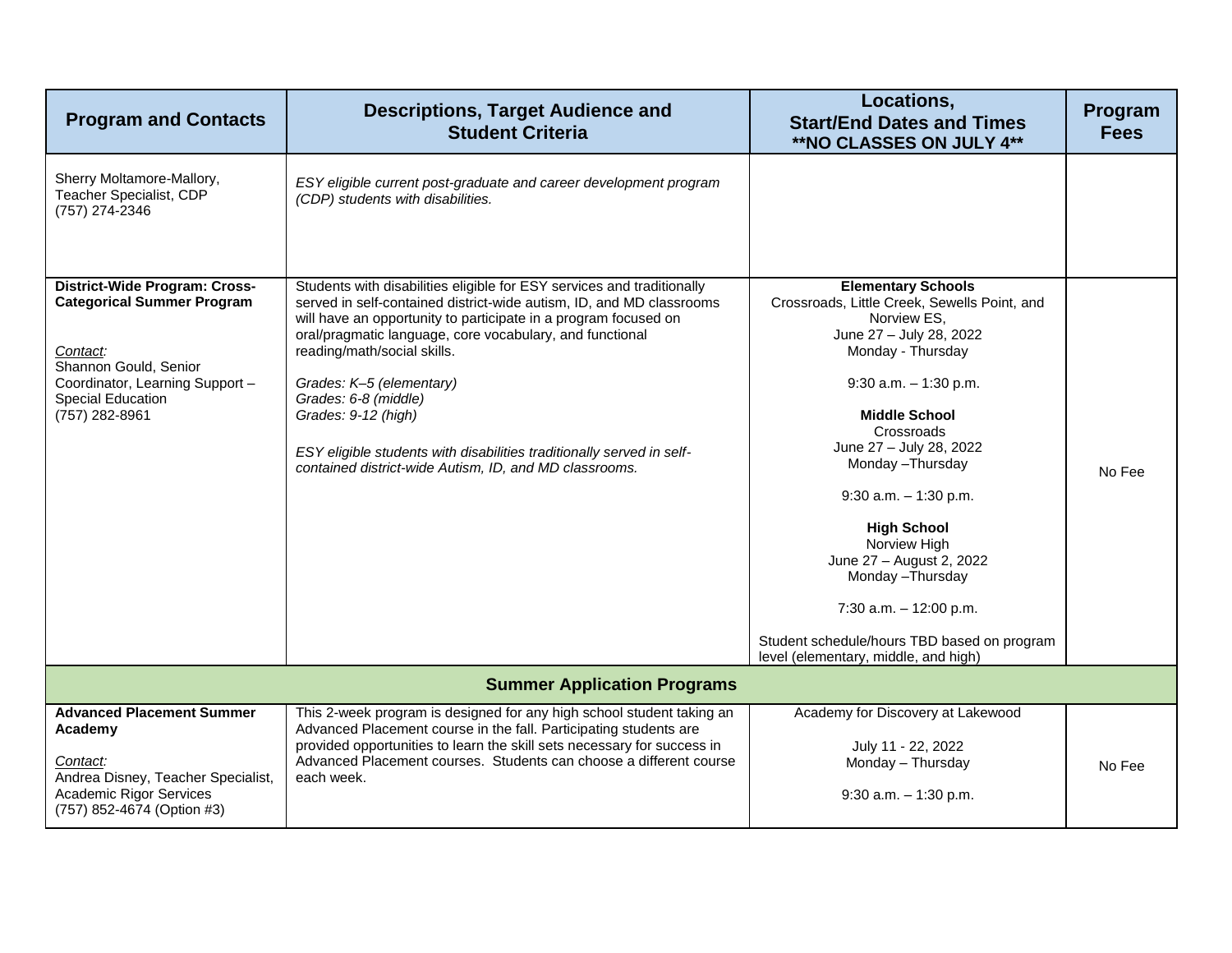| <b>Program and Contacts</b>                                                                                                                                                                                                                          | <b>Descriptions, Target Audience and</b><br><b>Student Criteria</b>                                                                                                                                                                                                                                                                                                                                                                                                                                                                                          | Locations,<br><b>Start/End Dates and Times</b><br>**NO CLASSES ON JULY 4**                                    | Program<br><b>Fees</b> |
|------------------------------------------------------------------------------------------------------------------------------------------------------------------------------------------------------------------------------------------------------|--------------------------------------------------------------------------------------------------------------------------------------------------------------------------------------------------------------------------------------------------------------------------------------------------------------------------------------------------------------------------------------------------------------------------------------------------------------------------------------------------------------------------------------------------------------|---------------------------------------------------------------------------------------------------------------|------------------------|
| <b>Camp Einstein</b><br>Contacts:<br>Karla Stead, Senior Coordinator,<br>Gifted Education & Academic Rigor<br>Services (GEARS)<br>kstead@nps.k12.va.us<br>(757) 852-4674 (Option #3)<br>Jennifer Lane, Camp Einstein<br>Director jlane@nps.k12.va.us | This 4-week program is designed for motivated students currently in<br>Kindergarten through Grade 4 who are working at or above grade level.<br>All learning experiences are designed to nurture creativity, critical<br>thinking, and problem-solving skills. Students select three courses for<br>four weeks (4 days/week), each course specifically designed to be an<br>active and engaging learning experience. Breakfast, lunch, and<br>transportation are included.<br>*Class offerings dependent on enrollment.<br>Grades: Current grades K-4        | Willard Model School<br>June 27 - July 21, 2022<br>Monday - Thursday<br>$9:30$ a.m. $-1:30$ p.m.              | No Fee                 |
| <b>Getting Ready for Algebra</b><br><b>Getting Ready for Geometry</b><br><b>Getting Ready for Algebra II</b><br>Contact:<br>Tisha Jones<br>Senior Coordinator, Secondary<br>Mathematics<br>(757) 628-3886                                            | This is a non-credit course designed to strengthen and reinforce<br>algebraic concepts and skills. It will enable students to prepare for more<br>rigorous mathematics, and help students become effective<br>mathematical problem solvers. This session is available to middle<br>school students preparing to take these courses in 2022-2023.<br>Grades: Middle School and Rising 9th graders                                                                                                                                                             | Middle School Campus Sites<br>June 27 - July 21, 2022<br>Monday - Thursday<br>$8:30$ a.m. $-12:30$ p.m.       | No Fee                 |
| <b>Getting Ready for Pre-Algebra 6</b><br>Contact.<br>Rhonda White<br>Senior Coordinator, Elementary<br><b>Mathematics</b><br>(757) 628-3886                                                                                                         | This is a non-credit course designed to strengthen and reinforce<br>concepts and skills. It will enable students to prepare for the rigorous<br>mathematics involved in Pre-Algebra 6. This session is available to<br>students preparing to take Pre-Algebra 6 in 2022-2023.<br>Grades: Rising 6 <sup>th</sup> graders                                                                                                                                                                                                                                      | Middle School Campus Sites<br>June 27 - July 21, 2022<br>Monday - Thursday<br>$8:30$ a.m. $-12:30$ p.m.       | No Fee                 |
| <b>Junior University "College &amp;</b><br><b>Career Readiness Summer</b><br>Academy"<br>Contacts:<br>April C. Harmon, Senior<br>Coordinator, School Counseling<br>(757) 628-3901<br><b>OR</b><br>Rhonda Lindsey, JU Coordinator<br>(757) 628-3575   | Junior University (JU) is an enrichment program for middle school<br>students (rising 6 <sup>th</sup> , 7 <sup>th</sup> , 8 <sup>th</sup> grade students) offered by the Office of<br>School Counseling and Guidance. JU provides academic activities that<br>are aligned with the Virginia Standards of Learning and have an<br>emphasis on creativity, critical thinking and problem-solving skills.<br>Students select courses specifically designed to provide active and<br>engaging learning experiences.<br>*Class offerings dependent on enrollment. | Academy for Discovery at Lakewood<br>June 27 - July 21, 2022<br>Monday - Thursday<br>$9:30$ a.m. $-1:30$ p.m. | No Fee                 |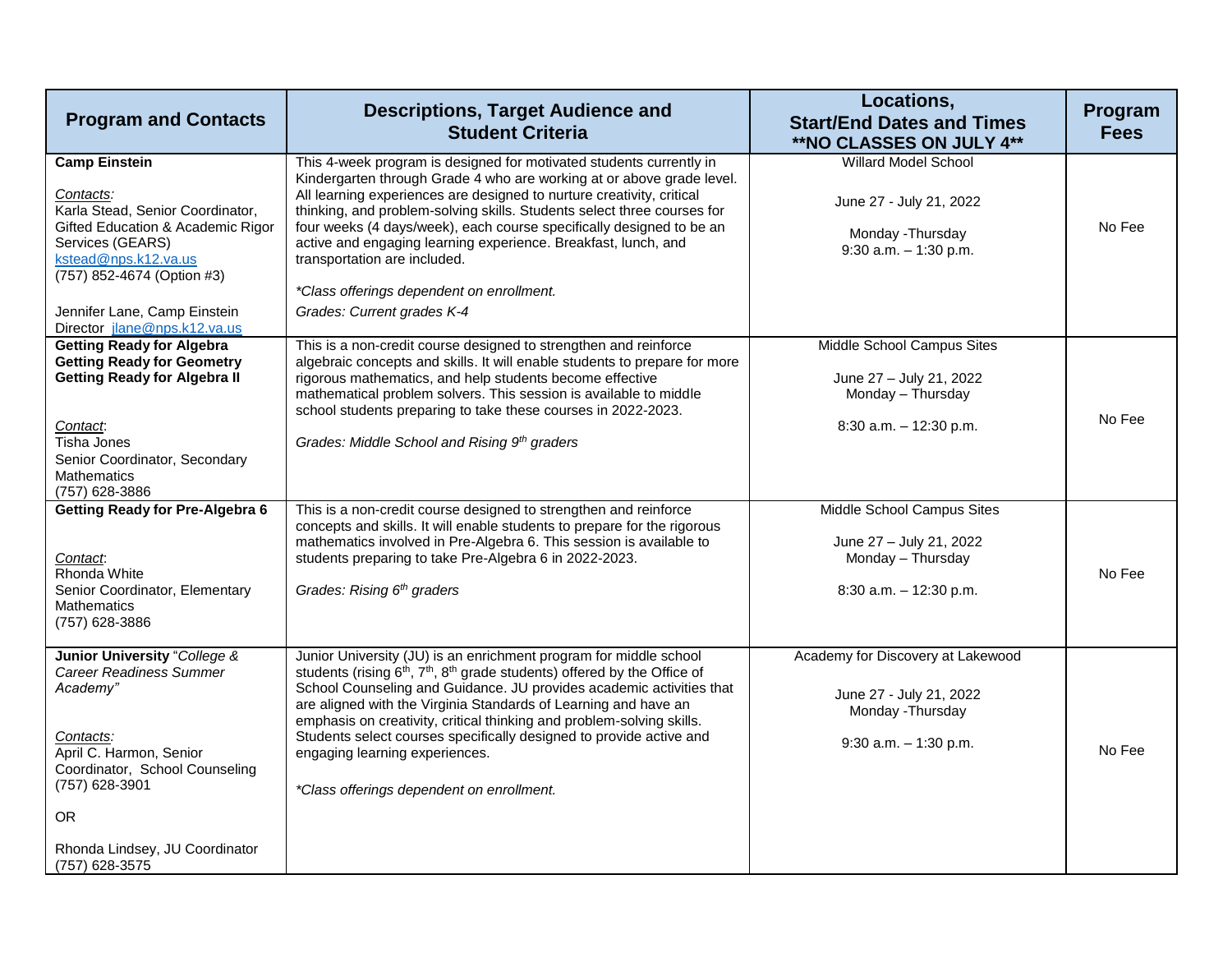| <b>Program and Contacts</b>                                                                                                                                                                                                                                                                         | <b>Descriptions, Target Audience and</b><br><b>Student Criteria</b>                                                                                                                                                                                                                                                                                                                                                                                                                                                                                                                                                                                             | Locations,<br><b>Start/End Dates and Times</b><br>**NO CLASSES ON JULY 4**                                                                                                                                                                                                                         | Program<br><b>Fees</b>                                                                                                                                                                     |
|-----------------------------------------------------------------------------------------------------------------------------------------------------------------------------------------------------------------------------------------------------------------------------------------------------|-----------------------------------------------------------------------------------------------------------------------------------------------------------------------------------------------------------------------------------------------------------------------------------------------------------------------------------------------------------------------------------------------------------------------------------------------------------------------------------------------------------------------------------------------------------------------------------------------------------------------------------------------------------------|----------------------------------------------------------------------------------------------------------------------------------------------------------------------------------------------------------------------------------------------------------------------------------------------------|--------------------------------------------------------------------------------------------------------------------------------------------------------------------------------------------|
| <b>Middle School Health/PE</b><br>Program<br>Contact.<br>Darrick Person, Senior Coordinator<br>Health and Physical Education<br>(757) 628-3866                                                                                                                                                      | This 4-week program is designed to provide middle school students (6-<br>8) with a blended learning experience covering various components of<br>the health and physical education curriculum. The course was designed<br>to allow students to complete their PE requirement in the summer. By<br>doing so, they have the opportunity to take additional credit bearing<br>courses during the school year.<br>Grades: 6-8                                                                                                                                                                                                                                       | <b>Blair and Azalea Gardens</b><br>June 27 - July 21, 2022<br>Monday - Thursday<br>8:30 a.m. - 12:30 p.m.                                                                                                                                                                                          | No Fee                                                                                                                                                                                     |
| K-8 Summer Arts Academy<br>Contacts:<br>Georgeanna Fellio,<br>Senior Coordinator, Art/Dance<br>gfellio@nps.k12.va.us<br>Zach Rooksby,<br>Senior Coordinator, Music/Theatre<br>zrooksby399@nps.k12.va.us<br>Office of Art & Music Education<br>(757) 852-4674<br><b>Green STEM Summer Experience</b> | This 4-week arts-intensive program is designed for motivated students<br>currently in kindergarten through rising 8 <sup>th</sup> graders who are working on<br>or above grade level. All arts classes are designed to nurture creativity,<br>critical thinking, and problem-solving skills. Emphasis will be hands-on<br>and performance-based activities. Students will choose courses from<br>the four disciplines in the arts: Visual Art, Dance, Music and Theatre.<br>Each course is specifically designed to be an active and engaging<br>learning experience.<br>Grades: Rising 1-8<br>A two-week high energy summer learning experience for grades 3-7 | Academy for Discovery at Lakewood<br>In-person<br>June 27 - July 21, 2022<br>Monday - Thursday<br><b>Registration Online</b><br>9:30 a.m. - 1:30 p.m.<br>The daily schedule will include breakfast, lunch,<br>and a break/recess. *Class offerings dependent<br>on enrollment.<br>Camp E. W. Young | No Fee<br>*Instrument<br>Loan<br>Agreement<br>form must be<br>completed but<br>no fee.<br>*Dance will<br>require<br>students to<br>purchase<br>appropriate<br>footwear for<br>dance style. |
| @ Camp Young<br>Contacts:<br>Marquita Fulford<br>Interim Site Coordinator<br>(757) 547-4245<br>Career and Technical Education<br>(CTE) Office (757) 892-3964                                                                                                                                        | focused on STEM and career exploration.<br>Grades: 3-7                                                                                                                                                                                                                                                                                                                                                                                                                                                                                                                                                                                                          | July 5 - 14, 2022<br>Monday - Thursday<br>9:00 a.m. - 3:00 p.m.                                                                                                                                                                                                                                    | No Fee                                                                                                                                                                                     |
| <b>Credential Bootcamp</b><br>Contact:<br>Mrs. Tonya Harvey<br><b>Senior Coordinator</b><br>Career and Technical Education<br>Office (757) 892-3964                                                                                                                                                 | This "Bootcamp" is designed to serve as credentials testing<br>preparation/review sessions for high school students pursuing select<br>licenses or certifications within the fields of healthcare, information<br>technology, trades, or STEM. All participants must fully complete their<br>program of study prior to participating in a summer boot camp.<br>Depending on national or state testing calendars, eligible students may<br>have the opportunity to test for licensure at the conclusion of the<br>summer.                                                                                                                                        | Virtual classes with some in-person testing<br>required at state/vendor approved sites.<br>Session I: June 27 - June 30, 2022<br>Session II: July 25 - July 28, 2022                                                                                                                               | No Fee for<br>Eligible<br><b>Students</b>                                                                                                                                                  |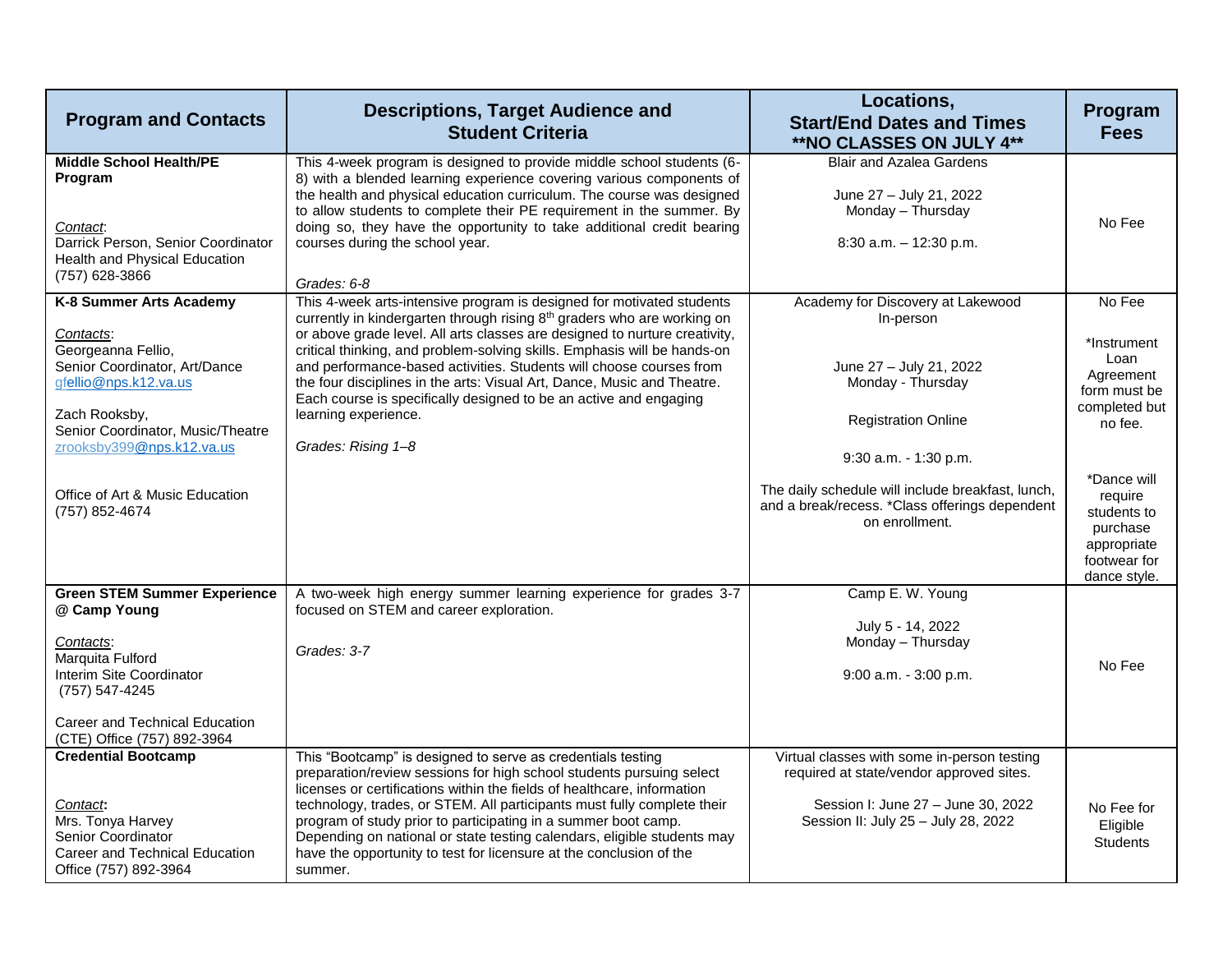| <b>Program and Contacts</b>                                                                                                                                                                                                                | <b>Descriptions, Target Audience and</b><br><b>Student Criteria</b>                                                                                                                                                                                                                                                                                                                                                                                                                                                                                                                                                                                                                                                 | Locations,<br><b>Start/End Dates and Times</b><br>**NO CLASSES ON JULY 4**                                                                                                     | Program<br><b>Fees</b> |
|--------------------------------------------------------------------------------------------------------------------------------------------------------------------------------------------------------------------------------------------|---------------------------------------------------------------------------------------------------------------------------------------------------------------------------------------------------------------------------------------------------------------------------------------------------------------------------------------------------------------------------------------------------------------------------------------------------------------------------------------------------------------------------------------------------------------------------------------------------------------------------------------------------------------------------------------------------------------------|--------------------------------------------------------------------------------------------------------------------------------------------------------------------------------|------------------------|
| <b>Cyber Camps</b><br>Contacts:<br>Dr. Deb Marshall<br><b>Teacher Specialist</b><br>Career and Technical Education<br>Office (757) 892-3964                                                                                                | This summer program is infused with interactive cybersecurity learning<br>experiences and activities for students in grades 6-11. Students will be<br>introduced to various aspects of this high demand career pathway as<br>they participate in a host of cyber sessions and team challenges. These<br>programs are offered in collaboration with our higher education<br>partners.<br>Grades: 6-11                                                                                                                                                                                                                                                                                                                | Virtual and In-person<br>June 27 - June 30, 2022<br>Various locations with select<br>in-person camps held at a local<br>college/university.                                    | No Fee                 |
| <b>Summer Work-Based Learning</b><br><b>Experience</b><br>Contacts:<br>Tonya Harvey, Senior Coordinator<br>Career and Technical Education<br>Office, (757) 892-3964                                                                        | In collaboration with area businesses and agencies, NPS high school<br>students (rising 11 <sup>th</sup> and 12 <sup>th</sup> graders) who are enrolled within select<br>career and technical education programs during the school year will<br>have the opportunity to participate in a Summer Work-Based<br>Learning (WBL) Experience. Summer WBL participants may take part<br>in job shadowing, paid or unpaid internships, or cooperative education<br>(paid employment) during the summer months. These experiences will<br>be aligned with the student's career of interest and high school CTE<br>pathway. An application, interview, and other employment/workplace<br>readiness criteria may be required. | Various locations based on WBL availability<br>and site assignment. Dates and hours between<br>June - August 2022 will also vary based on site<br>hours and student schedules. | No Fee                 |
| <b>ISAEP Summer Program</b><br>Contact: Valerie Johnson<br>Career and Technical Education<br>Office<br>(757) 892-3964                                                                                                                      | This summer program provides extended learning options and<br>workforce development opportunities for students enrolled within the<br>GED program. Eligible students participate in official GED testing at the<br>conclusion of the program.                                                                                                                                                                                                                                                                                                                                                                                                                                                                       | <b>Virtual Classes</b><br>June 27 - July 28, 2022<br>7:30 a.m. $- 2:00$ p.m.                                                                                                   | No Fee                 |
| <b>Open Campus</b><br>Norfolk Technical Center<br>Contact: Sallie Cooke, Site<br>Coordinator @ (757) 892-3323 for<br>further details                                                                                                       | For students that are on track to potentially graduate by end of summer<br>school, August 3, 2021.                                                                                                                                                                                                                                                                                                                                                                                                                                                                                                                                                                                                                  | <b>Norfolk Technical Center</b>                                                                                                                                                | No Fee                 |
| English as a Second Language,<br><b>Middle School Step Ahead</b><br><b>Newcomer Enrichment Program</b><br>Contact.<br>Meredith Hobson, Senior<br>Coordinator ESL and World<br>Language Programs<br>Mhobson@nps.k12.va.us<br>(757) 407-0310 | This program is designed to provide English Learners foundational<br>content skills and English language development. Beyond subject area<br>vocabulary, there will be a strong focus on the functional nature of<br>language necessary for academic success (language for making<br>comparisons, telling causes, justifying, etc.). Each week will include a<br>language-based content area focus and culminate in a project-based<br>learning assignment. Technology skills for school will also be an<br>integral piece to the program.<br>Grades: 6-8 (All Proficiency Levels)                                                                                                                                  | Willard Model School<br>June 27 - July 21, 2022<br>Monday - Thursday<br>9:30 a.m. - 1:30 p.m.                                                                                  | No Fee                 |